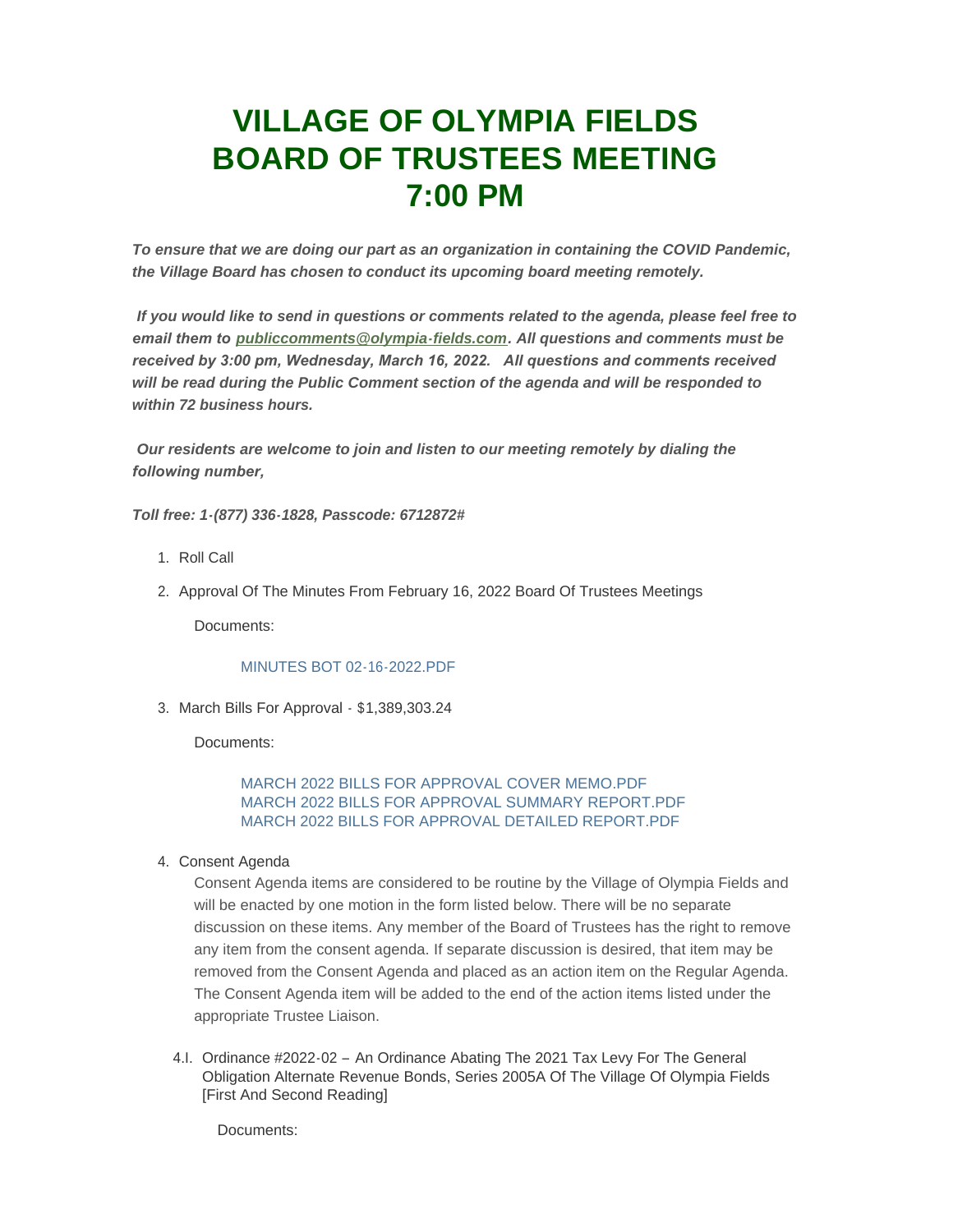#### ORDINANCE 2022-02 - [2005A SERIES GO BONDS ABATEMENT.PDF](https://www.olympia-fields.com/AgendaCenter/ViewFile/Item/2190?fileID=2168)

4.II. Ordinance #2022-03 - An Ordinance Abating The 2021 Tax Levy For The General Obligation Alternate Revenue Bonds, Series 2008 Of The Village Of Olympia Fields [First And Second Reading]

Documents:

### ORDINANCE 2022-03 - [2008 SERIES GO ALTERNATE REVENUE](https://www.olympia-fields.com/AgendaCenter/ViewFile/Item/2191?fileID=2169)  ABATEMENT.PDF

4.III. Ordinance #2022-04 - An Ordinance Abating The 2021 Tax Levy For The 2011 A & B General Obligation Alternate Revenue Bonds Of The Village Of Olympia Fields [First And Second Reading]

Documents:

#### ORDINANCE 2022-04 - [2011 GO BONDS ABATEMENT.PDF](https://www.olympia-fields.com/AgendaCenter/ViewFile/Item/2192?fileID=2170)

4.IV. Ordinance #2022-05 - An Ordinance Abating The 2021 Tax Levy For The General Obligation Alternate Revenue Bonds, Series 2012A, Of The Village Of Olympia Fields [First And Second Reading]

Documents:

#### ORDINANCE 2022-05 - [2012A GO BONDS ABATEMENT.PDF](https://www.olympia-fields.com/AgendaCenter/ViewFile/Item/2193?fileID=2171)

4.V. Ordinance #2022-06 - An Ordinance Abating The 2021 Tax Levy For The General Obligation Alternate Revenue Bonds, Series 2012B, Of The Village Of Olympia Fields [First And Second Reading]

Documents:

### ORDINANCE 2022-06 - [2012B GO BONDS ABATEMENT.PDF](https://www.olympia-fields.com/AgendaCenter/ViewFile/Item/2194?fileID=2172)

4.VI. Ordinance #2022-07 - An Ordinance Abating The 2021 Tax Levy For The General Obligation Alternate Revenue Bonds (Alternate Revenue Source), Series 2014B Of The Village Of Olympia Fields [First And Second Reading]

Documents:

### ORDINANCE 2022-07 - GO BONDS SERIES 2014B ABATEMENT PDF

4.VII. Resolution #2022-02 - FY2022 Obligation Retirement Resolution Section Number 13-000-31-00-GB For General Obligation Alternate Revenue Bonds Series 2012A For The Phase I Road Repaving Program

Documents:

#### [RESOLUTION 2022-02 IDOT OBLIGATION RETIREMENT RESOLUTION.PDF](https://www.olympia-fields.com/AgendaCenter/ViewFile/Item/2196?fileID=2174)

- 5. Administration Reports
	- 5.I. Report Of The Village President
		- 5.I.i. Police Officers Swearing In Ceremony
		- 5.I.ii. Resolution # 2022-03 To Appoint Village Administrator Milton Payton As IRMA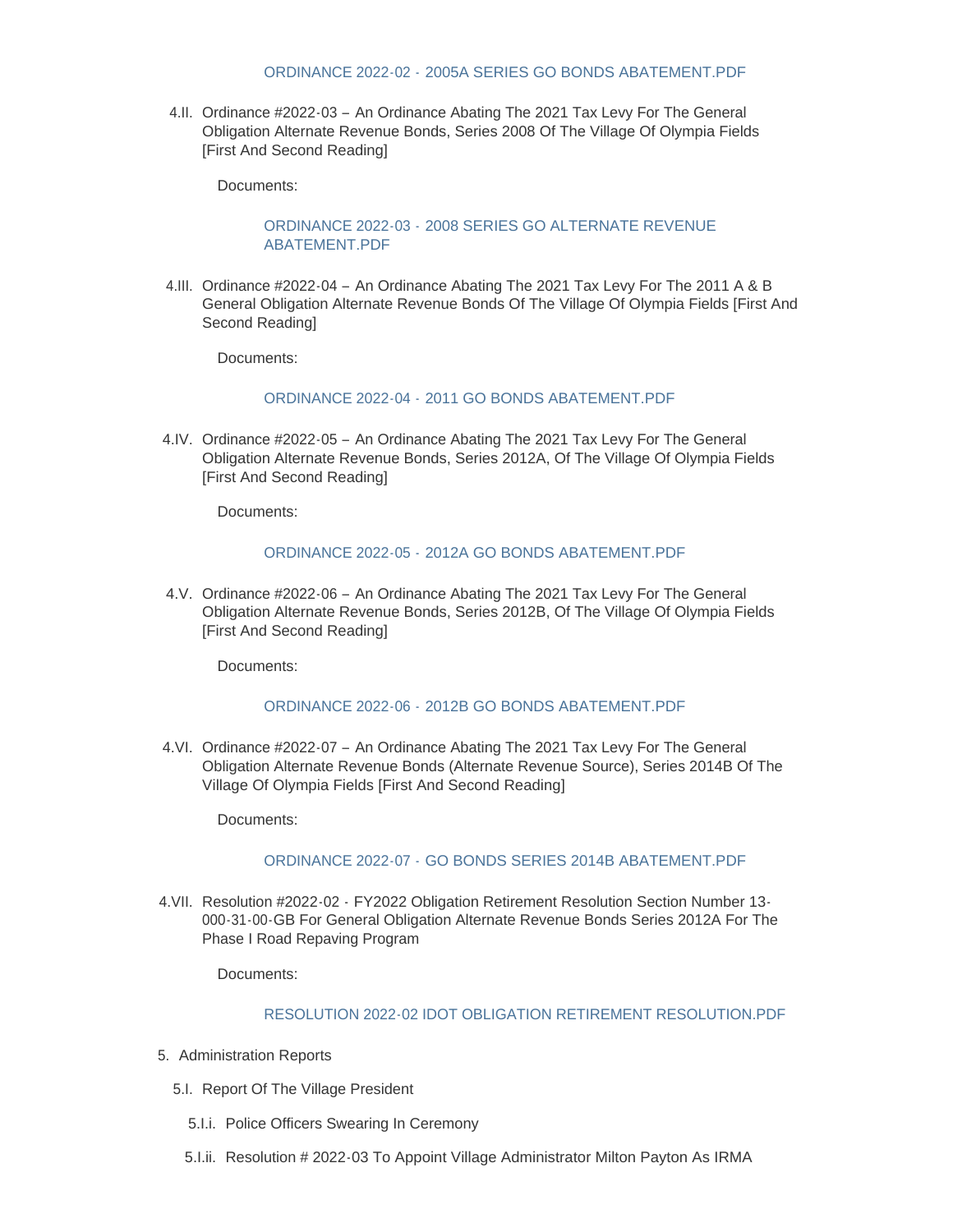### Delegate

Documents:

#### [RESOLUTION 2022-03.PDF](https://www.olympia-fields.com/AgendaCenter/ViewFile/Item/2198?fileID=2178)

5. I.iii. Ordinance #2020-08 Calling For A Public Hearing To Consider Designation

Documents:

#### [ORDINANCE 2022-08.PDF](https://www.olympia-fields.com/AgendaCenter/ViewFile/Item/2199?fileID=2179) [GOVERNORS HWY VOLLMER RD TIF REDEVELOPMENT PLAN.PDF](https://www.olympia-fields.com/AgendaCenter/ViewFile/Item/2199?fileID=2180)

- 5.II. Report Of The Village Administrator
	- 5.II.i. COVID 19 Workplace Update

Documents:

### [COVID-19 PROCEDURES.PDF](https://www.olympia-fields.com/AgendaCenter/ViewFile/Item/2200?fileID=2192) [EMPLOYER IMPLICATIONS POST-IL MASK MANDATE.PDF](https://www.olympia-fields.com/AgendaCenter/ViewFile/Item/2200?fileID=2182)

- 5.II.ii. IRMA Risk Management Assessment
- 5.II.iii. Concentric I/T Update
- 5.III. Department Head Reports
	- 5.III.i. Betty Zigras Finance Director
		- 5.III.i.1. Ordinance #2022-09 An Ordinance Amending The FY2022 Annual Budget

Documents:

# [ORDINANCE 2022-09 AMENDING BUDGET.PDF](https://www.olympia-fields.com/AgendaCenter/ViewFile/Item/2204?fileID=2193)

5.III.i.2. Recommendation To Approve BS&A Cloud ERP System, Paylocity, And Laserfiche Software Systems

Documents:

### LASERFICHE-MCCI PROPOSAL- [VILLIATE OF OLYMPIA FIELDS.PDF](https://www.olympia-fields.com/AgendaCenter/ViewFile/Item/2205?fileID=2184) [PAYLOCITY PROPOSAL 3.9.22.PDF](https://www.olympia-fields.com/AgendaCenter/ViewFile/Item/2205?fileID=2185) [PAYLOCITY PRICE LOCK.PDF](https://www.olympia-fields.com/AgendaCenter/ViewFile/Item/2205?fileID=2186)

- 5.III.ii. Derrick Blasingame Chief Of Police
	- 5.III.ii.1. Recommendation To Approve Axon Enterprise Contract For Updated Body Cameras And Tasers

Documents:

# [AXON CONTACT.PDF](https://www.olympia-fields.com/AgendaCenter/ViewFile/Item/2206?fileID=2187)

- 5.III.ii.2. Cook County State's Attorney's Office (CCSAO) Annual Report
- 5.III.ii.3. Officer Commendation Letters Medal Of Merit
- 5.IV. John McDonnell Building Commissioner